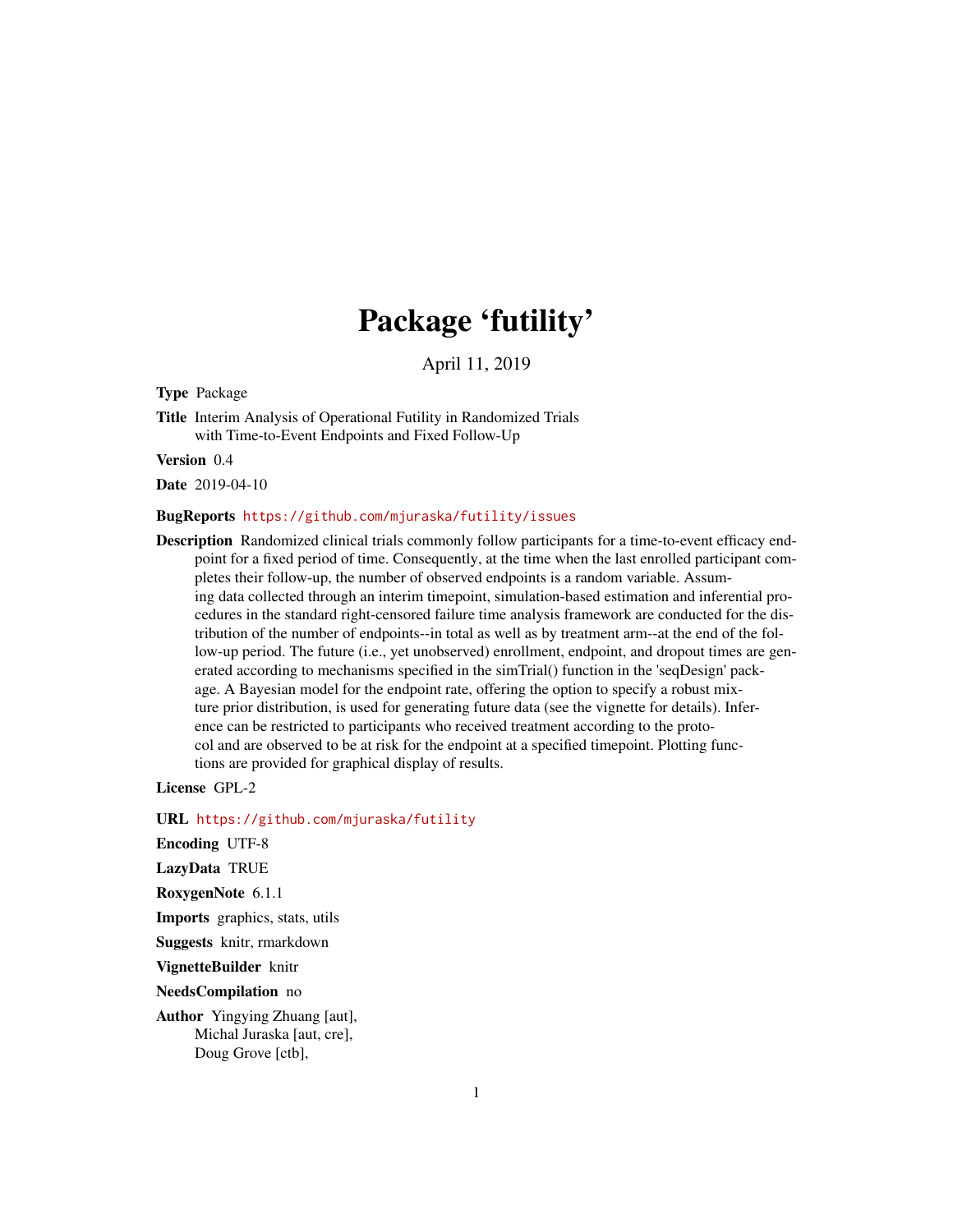<span id="page-1-0"></span>Peter Gilbert [ctb], Alexander Luedtke [ctb], Sanne Roels [ctb], An Vandebosch [ctb]

Maintainer Michal Juraska <mjuraska@fredhutch.org>

Repository CRAN

Date/Publication 2019-04-11 04:45:39 UTC

### R topics documented:

| Index | $-13$ |
|-------|-------|
|       |       |
|       |       |
|       |       |
|       |       |
|       |       |

<span id="page-1-1"></span>

| completeTrial.byArm | Treatment Arm-Specific Simulation-Based Completion of a Random-       |
|---------------------|-----------------------------------------------------------------------|
|                     | ized Efficacy Trial with a Time-to-Event Endpoint and Fixed Follow-up |
|                     | Using an Interim Data-set                                             |

#### Description

Considers MITT data collected through an interim timepoint and generates independent time-toevent data-sets, by treatment arm, to assess the distribution of the number of treatment arm-specific endpoints at the end of the follow-up period. A Bayesian model for treatment arm-specific endpoint rates is used for generating future data (see the vignette).

#### Usage

```
completeTrial.byArm(interimData, nTrials, trtNames, N, enrollRate = NULL,
  enrollRatePeriod, eventPriorWeight, eventPriorRate,
  fixedDropOutRate = NULL, ppAnalysis = FALSE, missVaccProb = NULL,
  ppAtRiskTimePoint = NULL, fuTime, visitSchedule,
  visitSchedule2 = NULL, saveFile = NULL, saveDir = NULL,
  randomSeed = NULL)
```
#### Arguments

interimData a data frame capturing observed MITT data at an interim timepoint that contains one row per enrolled participant in the MITT cohort and the following variables: arm (treatment arm), schedule2 (an indicator that a participant follows the visitSchedule2 schedule, e.g., participants who discontinue study product administration may remain in primary follow-up on a different schedule), entry (number of weeks since the reference date until the enrollment date),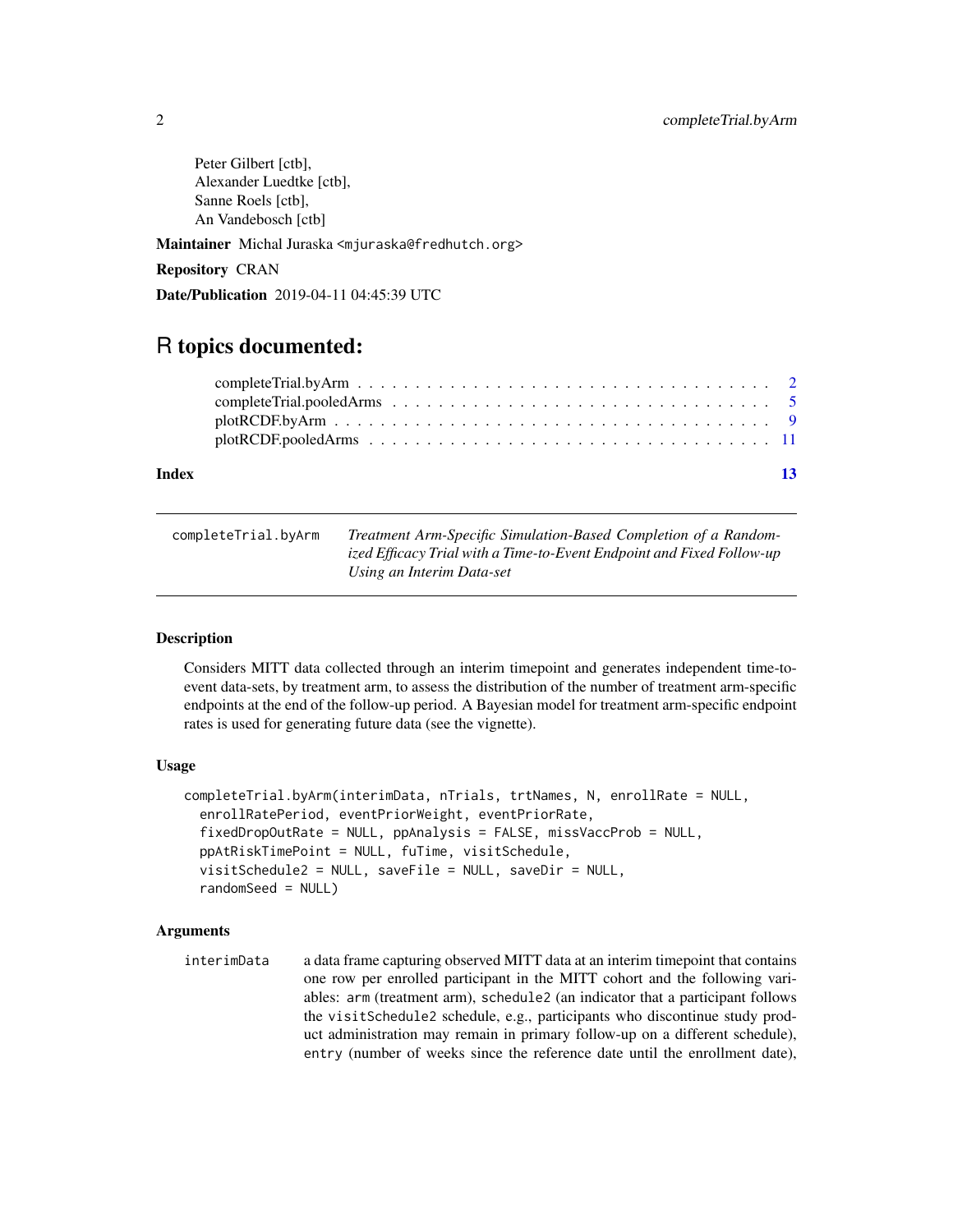|                  | exit (number of weeks since the reference date until the trial exit date defined<br>as the date of either infection diagnosis, dropout, or primary follow-up com-<br>pletion, whichever occurs first; NA for participants still in primary follow-up),<br>last_visit_dt (number of weeks since the reference date until the last visit<br>date), event (event indicator), dropout (dropout indicator), complete (indica-<br>tor of completed follow-up), followup (indicator of being in primary follow-<br>up). The reference date is defined as the enrollment date of the first participant.<br>The variables entry, exit, and last_visit_dt use week as the unit of time.<br>Month is defined as 52/12 weeks. |
|------------------|-------------------------------------------------------------------------------------------------------------------------------------------------------------------------------------------------------------------------------------------------------------------------------------------------------------------------------------------------------------------------------------------------------------------------------------------------------------------------------------------------------------------------------------------------------------------------------------------------------------------------------------------------------------------------------------------------------------------|
| nTrials          | the number of trials to be simulated                                                                                                                                                                                                                                                                                                                                                                                                                                                                                                                                                                                                                                                                              |
| trtNames         | a character vector of treatment labels as specified in interimData\$arm deter-<br>mining the order of treatment arms in other input arguments                                                                                                                                                                                                                                                                                                                                                                                                                                                                                                                                                                     |
| N                | a numeric vector specifying the target number of enrolled participants in each<br>treatment arm, with the arms in the same order as in trtNames                                                                                                                                                                                                                                                                                                                                                                                                                                                                                                                                                                   |
| enrollRate       | a treatment arm-pooled weekly enrollment rate used for completing enrollment<br>if interimData's enrollment is incomplete. If NULL (default), the rate is cal-<br>culated as the average over the last enrollRatePeriod weeks of enrollment in<br>interimData. If equal to a numeric value, then enrollRatePeriod is ignored.                                                                                                                                                                                                                                                                                                                                                                                     |
| enrollRatePeriod |                                                                                                                                                                                                                                                                                                                                                                                                                                                                                                                                                                                                                                                                                                                   |
|                  | the length (in weeks) of the time period preceding the time of the last enrolled<br>participant in interimData that the average weekly enrollment rate will be<br>based on and used for completing enrollment. If NULL (default), then enrollRate<br>must be specified.                                                                                                                                                                                                                                                                                                                                                                                                                                           |
| eventPriorWeight |                                                                                                                                                                                                                                                                                                                                                                                                                                                                                                                                                                                                                                                                                                                   |
|                  | a numeric value in $[0, 1]$ representing a weight assigned to the prior gamma<br>distribution of the treatment arm-specific event rates at the time when 50% of<br>the estimated person-time at risk in each arm has been accumulated (see the<br>vignette)                                                                                                                                                                                                                                                                                                                                                                                                                                                       |
| eventPriorRate   | a numeric vector of treatment arm-specific prior mean incidence rates for the<br>endpoint, expressed as numbers of events per person-year at risk, with the arms<br>in the same order as in trtNames                                                                                                                                                                                                                                                                                                                                                                                                                                                                                                              |
| fixedDropOutRate |                                                                                                                                                                                                                                                                                                                                                                                                                                                                                                                                                                                                                                                                                                                   |
|                  | the pre-trial assumed annual treatment arm-pooled dropout rate. If NULL (de-<br>fault), then the observed treatment arm-pooled dropout rate is used.                                                                                                                                                                                                                                                                                                                                                                                                                                                                                                                                                              |
| ppAnalysis       | a logical value (FALSE by default) indicating whether an indicator of member-<br>ship in the per-protocol cohort shall be generated based on complete MITT data.<br>If TRUE, then interimData must include two additional variables: missVacc<br>(an indicator of a missed vaccination) and pp (an indicator of membership in the<br>per-protocol cohort; NA for participants with an indeterminate status).                                                                                                                                                                                                                                                                                                      |
| missVaccProb     | a probability that a participant misses at least one vaccination. If NULL (default)<br>and ppAnalysis=TRUE, then missVaccProb is calculated as the sample propor-<br>tion of MITT participants in interimData with a missed vaccination using the<br>missVacc variable. If ppAnalysis=TRUE, then the indicator of a missed vaccina-<br>tion for participants in interimData with pp=NA and future enrolled participants<br>is sampled from the Bernoulli distribution with probability missVaccProb.                                                                                                                                                                                                              |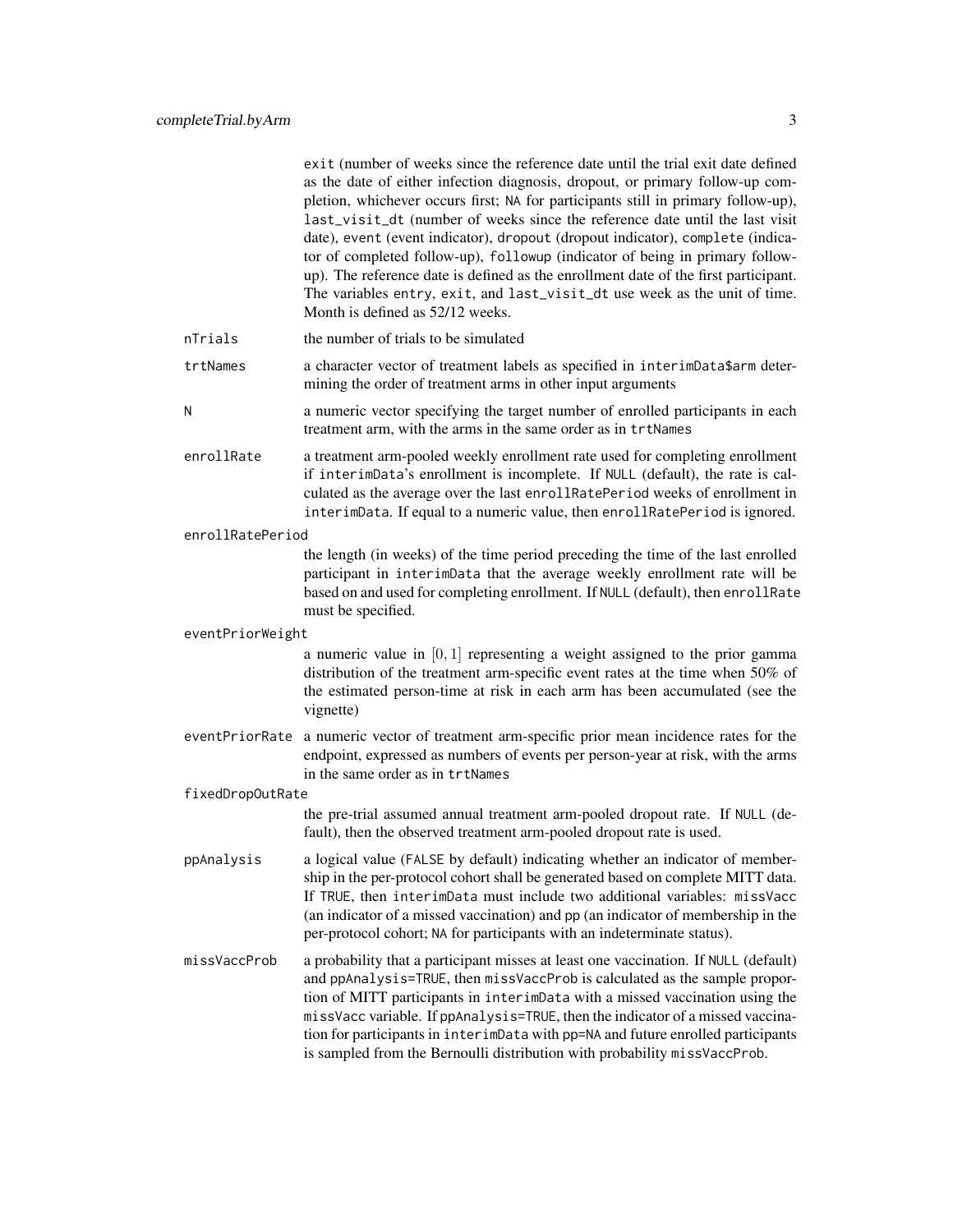| ppAtRiskTimePoint |                                                                                                                                                                                                                                                                                                 |  |
|-------------------|-------------------------------------------------------------------------------------------------------------------------------------------------------------------------------------------------------------------------------------------------------------------------------------------------|--|
|                   | a minimal follow-up time (in weeks) for a participant to qualify for inclusion in<br>the per-protocol cohort (NULL by default)                                                                                                                                                                  |  |
| fuTime            | a follow-up time (in weeks) of each participant                                                                                                                                                                                                                                                 |  |
| visitSchedule     | a numeric vector of visit weeks at which testing for the endpoint is conducted                                                                                                                                                                                                                  |  |
|                   | visit Schedule 2 a numeric vector of visit weeks at which testing for the endpoint is conducted in<br>a subset of participants (e.g., those who discontinue administration of the study<br>product but remain in follow-up). If NULL (default), everyone is assumed to<br>follow visitSchedule. |  |
| saveFile          | a character string specifying an . RData file storing the output list. If NULL and<br>saveDir is specified, the file name will be generated. If, in turn, saveFile is<br>specified but saveDir equals NULL, then saveFile is ignored, and the output<br>list will be returned.                  |  |
| saveDir           | a character string specifying a path for the output directory. If supplied, the<br>output is saved as an . RData file in the directory; otherwise the output is returned<br>as a list.                                                                                                          |  |
| randomSeed        | seed of the random number generator for simulation reproducibility                                                                                                                                                                                                                              |  |

#### Value

If saveDir is specified, the output list (named trialObj) is saved as an .RData file; otherwise it is returned. The output object is a list with the following components:

- trialData: a list with nTrials components each of which is a data. frame with the variables arm, entry, exit, event, and dropout storing the treatment assignments, enrollment times, study exit times, event indicators, and dropout indicators, respectively. The observed followup times can be recovered as exit - entry. If ppAnalysis=TRUE, then the indicators of belonging to the per-protocol cohort (named pp) are included.
- nTrials: the number of simulated trials
- N: the total number of enrolled trial participants
- rates: a list with three components:
	- enrollRate: the treatment arm-pooled *weekly* enrollment rate
	- dropRate: fixedDropOutRate, or, if NULL, the *annual* treatment arm-pooled dropout rate in interimData
	- eventPostRate: a list with length(trtNames) components (labeled by the levels of the arm variable in interimData) each of which is a numeric vector of length nTrials of the sampled treatment arm-specific posterior *annual* event rates
- BetaOverBetaPlusTk: a list with length(trtNames) components (labeled by the levels of the arm variable in interimData) each of which is the arm-specific weight placed on the prior mean event rate
- TkOverTstar: a list with length(trtNames) components (labeled by the levels of the arm variable in interimData) each of which is the ratio of the observed arm-specific person-time at risk to the estimated total arm-specific person-time at risk, with the arm-specific event rates set equal to the components of eventPriorRate in the estimator for the total arm-specific person-time at risk
- randomSeed: seed of the random number generator for simulation reproducibility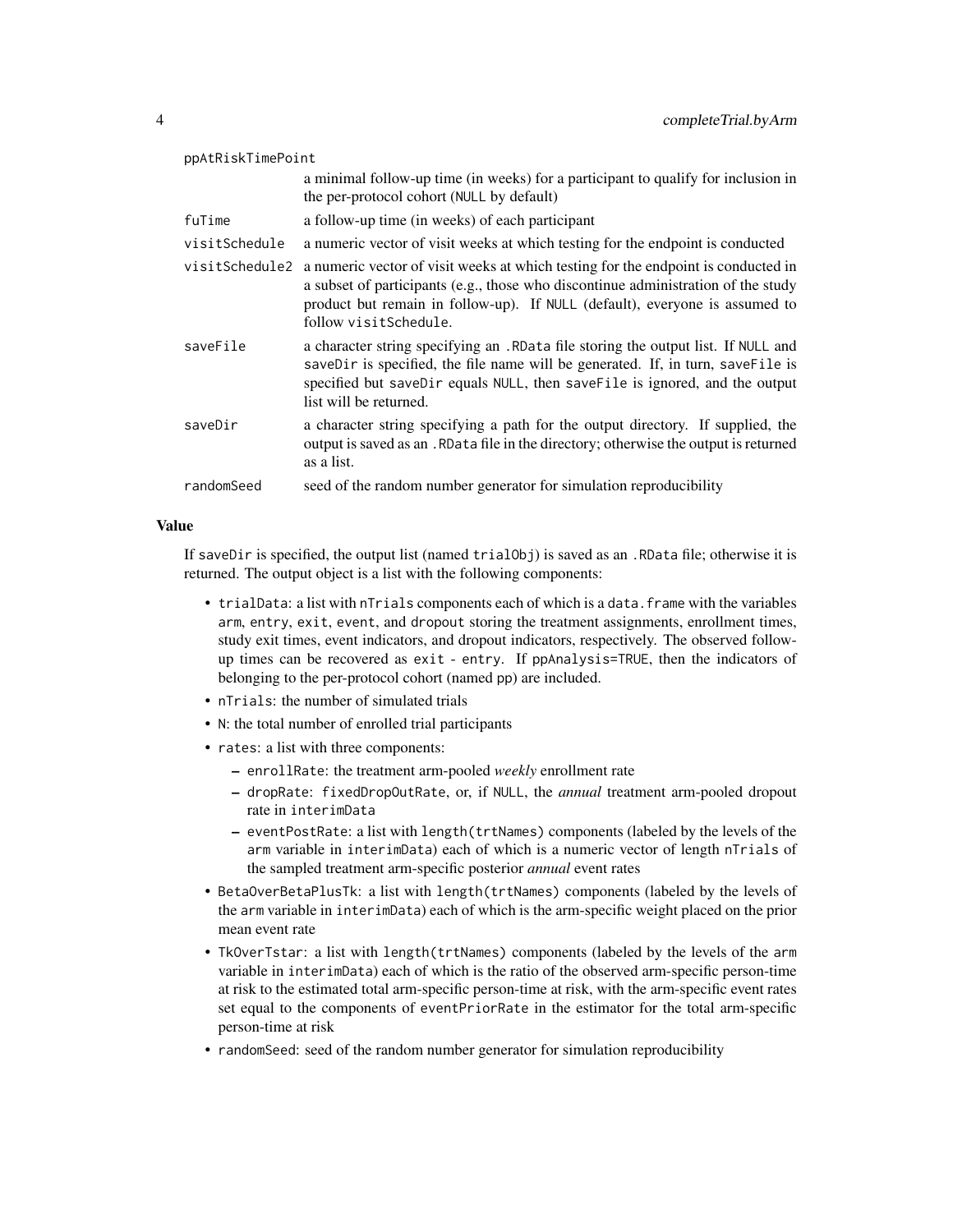#### <span id="page-4-0"></span>See Also

[completeTrial.pooledArms](#page-4-1)

#### Examples

```
arm <- rep(c("C3","T1","T2"), each=250)
schedule <- rbinom(length(arm), 1, 0.01)
entry <- rpois(length(arm), lambda=60)
entry <- entry - min(entry)
last_visit_dt <- entry + runif(length(arm), min=0, max=80)
event <- rbinom(length(arm), 1, 0.01)
dropout <- rbinom(length(arm), 1, 0.02)
dropout[event==1] <- 0
exit <- rep(NA, length(arm))
exit[event==1] <- last_visit_dt[event==1] + 5
exit[dropout==1] <- last_visit_dt[dropout==1] + 5
followup \le ifelse(event==1 | dropout==1, 0, 1)
interimData <- data.frame(arm=arm, schedule2=schedule, entry=entry, exit=exit,
last_visit_dt=last_visit_dt, event=event, dropout=dropout, complete=0, followup=followup)
completeData <- completeTrial.byArm(interimData=interimData, nTrials=5,
trtNames=c("C3","T1","T2"), N=c(500,500,500), enrollRatePeriod=24, eventPriorWeight=0.5,
eventPriorRate=c(0.001,0.0004,0.0004), fuTime=80, visitSchedule=seq(0, 80, by=4),
visitSchedule2=c(0,seq(from=8,to=80,by=12)), randomSeed=9)
### alternatively, to save the .RData output file (no '<-' needed):
completeTrial.byArm(interimData=interimData, nTrials=5, trtNames=c("C3","T1","T2"),
N=c(500,500,500), enrollRatePeriod=24, eventPriorWeight=0.5,
eventPriorRate=c(0.001,0.0004,0.0004), fuTime=80, visitSchedule=seq(0, 80, by=4),
visitSchedule2=c(0,seq(from=8,to=80,by=12)), saveDir="./", randomSeed=9)
```
<span id="page-4-1"></span>completeTrial.pooledArms

*Treatment Arm-Pooled Simulation-Based Completion of a Randomized Efficacy Trial with a Time-to-Event Endpoint and Fixed Follow-up Using an Interim Data-set*

#### Description

Considers MITT data collected through an interim timepoint and generates independent time-toevent data-sets, ignoring treatment assignments, to assess the distribution of the number of treatment arm-pooled endpoints at the end of the follow-up period. A Bayesian model for the treatment armpooled endpoint rate, offering the option to specify a robust mixture prior distribution, is used for generating future data (see the vignette).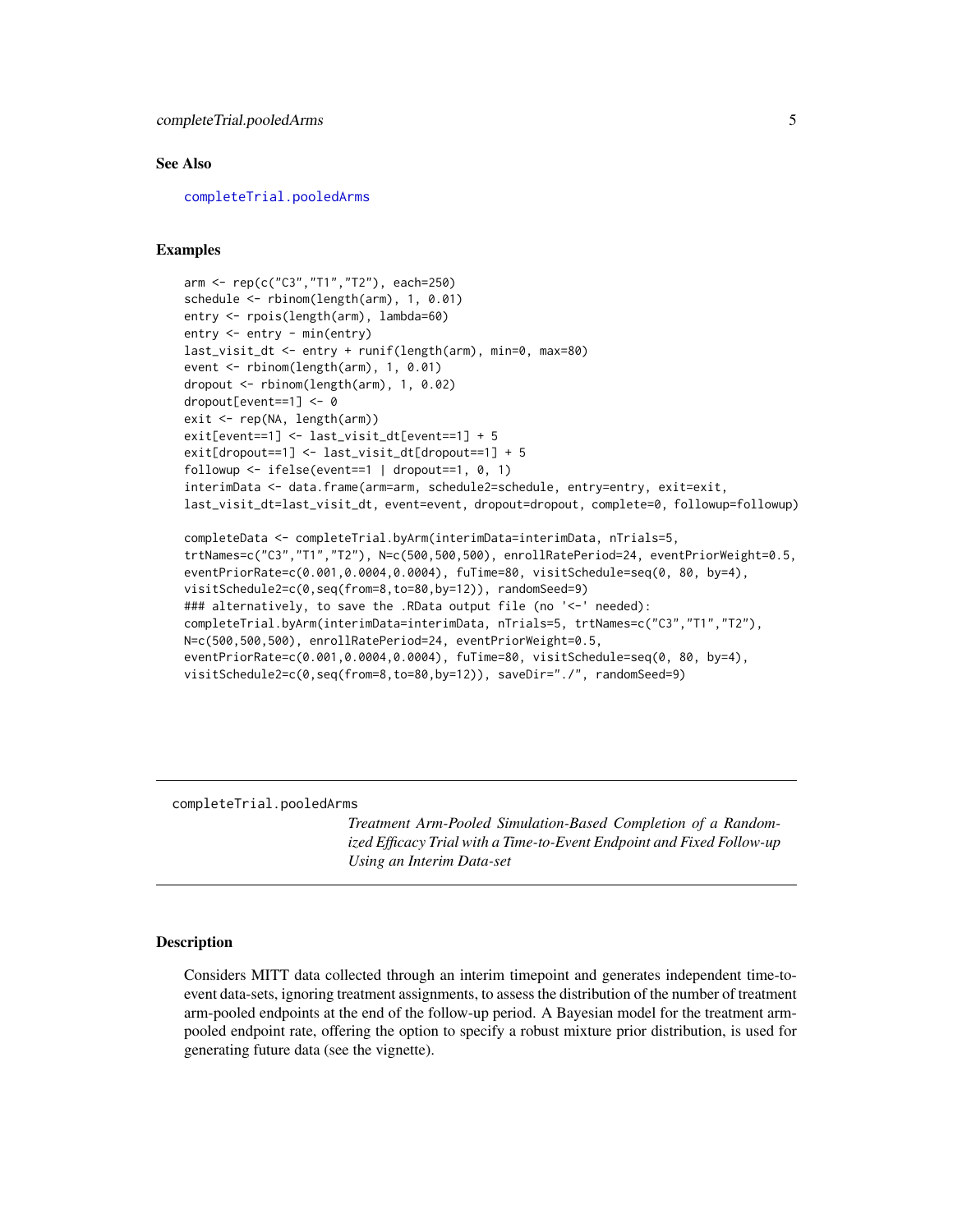#### Usage

```
completeTrial.pooledArms(interimData, nTrials, N, enrollRate = NULL,
  enrollRatePeriod = NULL, eventPriorWeight, eventPriorRate = NULL,
  fixedDropOutRate = NULL, ppAnalysis = FALSE, missVaccProb = NULL,
 ppAtRiskTimePoint = NULL, fuTime, mixture = FALSE,
 mix.weights = NULL, eventPriorWeightRobust = NULL, visitSchedule,
  visitSchedule2 = NULL, saveFile = NULL, saveDir = NULL,
  randomSeed = NULL)
```
#### **Arguments**

| interimData | a data frame capturing observed MITT data at an interim time point that contains<br>one row per enrolled participant in the MITT cohort and the following vari-<br>ables: arm (treatment arm), schedule2 (an indicator that a participant follows<br>the visitSchedule2 schedule, e.g., participants who discontinue study prod-<br>uct administration may remain in primary follow-up on a different schedule),<br>entry (number of weeks since the reference date until the enrollment date),<br>exit (number of weeks since the reference date until the trial exit date defined<br>as the date of either infection diagnosis, dropout, or primary follow-up com-<br>pletion, whichever occurs first; NA for participants still in primary follow-up),<br>last_visit_dt (number of weeks since the reference date until the last visit<br>date), event (event indicator), dropout (dropout indicator), complete (indica-<br>tor of completed follow-up), followup (indicator of being in primary follow-<br>up). The reference date is defined as the enrollment date of the first participant.<br>The variables entry, exit, and last_visit_dt use week as the unit of time. |
|-------------|----------------------------------------------------------------------------------------------------------------------------------------------------------------------------------------------------------------------------------------------------------------------------------------------------------------------------------------------------------------------------------------------------------------------------------------------------------------------------------------------------------------------------------------------------------------------------------------------------------------------------------------------------------------------------------------------------------------------------------------------------------------------------------------------------------------------------------------------------------------------------------------------------------------------------------------------------------------------------------------------------------------------------------------------------------------------------------------------------------------------------------------------------------------------------------|
|             | Month is defined as 52/12 weeks.                                                                                                                                                                                                                                                                                                                                                                                                                                                                                                                                                                                                                                                                                                                                                                                                                                                                                                                                                                                                                                                                                                                                                 |

nTrials the number of trials to be simulated

```
N the total target number of enrolled participants
```
enrollRate a treatment arm-pooled weekly enrollment rate used for completing enrollment if fewer than N participants were enrolled in interimData. If NULL (default), the rate is calculated as the average over the last enrollRatePeriod weeks of enrollment in interimData. If equal to a numerical value, then enrollRatePeriod is ignored.

#### enrollRatePeriod

the length (in weeks) of the time period preceding the time of the last enrolled participant in interimData that the average weekly enrollment rate will be based on and used for completing enrollment. If NULL (default), then enrollRate must be specified.

#### eventPriorWeight

a numeric value in  $[0, 1]$  representing a weight assigned to the prior gamma distribution of the treatment arm-pooled event rate at the time when 50% of the estimated total person-time at risk has been accumulated (see the vignette)

eventPriorRate a numeric value of a treatment arm-pooled prior mean incidence rate for the endpoint, expressed as the number of events per person-year at risk. If NULL (default), then use the observed rate in interimData.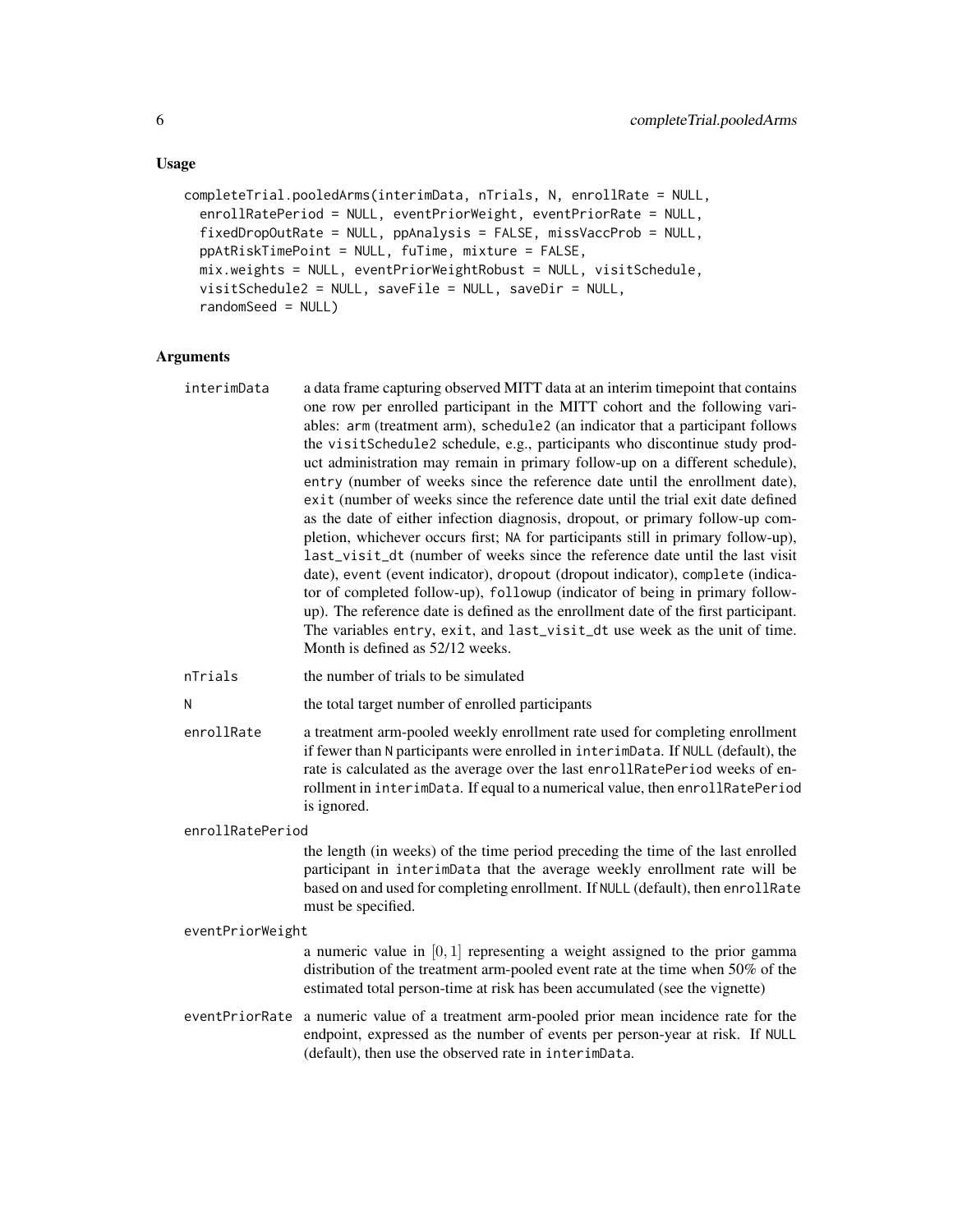| fixedDropOutRate       |                                                                                                                                                                                                                                                                                                                                                                                                                                                                                                      |  |
|------------------------|------------------------------------------------------------------------------------------------------------------------------------------------------------------------------------------------------------------------------------------------------------------------------------------------------------------------------------------------------------------------------------------------------------------------------------------------------------------------------------------------------|--|
|                        | the pre-trial assumed annual dropout rate. If NULL (default), then the observed<br>treatment arm-pooled dropout rate is used.                                                                                                                                                                                                                                                                                                                                                                        |  |
| ppAnalysis             | a logical value (FALSE by default) indicating whether an indicator of member-<br>ship in the per-protocol cohort shall be generated based on complete MITT data.<br>If TRUE, then interimData must include two additional variables: missVacc<br>(an indicator of a missed vaccination) and pp (an indicator of membership in the<br>per-protocol cohort; NA for participants with an indeterminate status).                                                                                         |  |
| missVaccProb           | a probability that a participant misses at least one vaccination. If NULL (default)<br>and ppAnalysis=TRUE, then missVaccProb is calculated as the sample propor-<br>tion of MITT participants in interimData with a missed vaccination using the<br>missVacc variable. If ppAnalysis=TRUE, then the indicator of a missed vaccina-<br>tion for participants in interimData with pp=NA and future enrolled participants<br>is sampled from the Bernoulli distribution with probability missVaccProb. |  |
| ppAtRiskTimePoint      |                                                                                                                                                                                                                                                                                                                                                                                                                                                                                                      |  |
|                        | a minimal follow-up time (in weeks) for a participant to qualify for inclusion in<br>the per-protocol cohort (NULL by default)                                                                                                                                                                                                                                                                                                                                                                       |  |
| fuTime                 | a follow-up time (in weeks) of each participant                                                                                                                                                                                                                                                                                                                                                                                                                                                      |  |
| mixture                | a logical value indicating whether to use the robust mixture approach (see the vi-<br>gnette). If equal to FALSE (default), then mix.weights and eventPriorWeightRobust<br>are ignored.                                                                                                                                                                                                                                                                                                              |  |
| mix.weights            | a numeric vector of length 2 representing prior weights (values in $[0,1]$ ) of<br>the informative and the weakly informative component, respectively, of the<br>prior gamma-mixture distribution of the treatment arm-pooled event rate. The<br>two weights must sum up to 1. If NULL (default) and mixture=TRUE, then<br>$c(0.8, 0.2)$ is used.                                                                                                                                                    |  |
| eventPriorWeightRobust |                                                                                                                                                                                                                                                                                                                                                                                                                                                                                                      |  |
|                        | a numeric value representing the weight w used to calculate the $\beta$ parameter of<br>the weakly informative gamma distribution in the mixture prior. If NULL (de-<br>fault) and $mixture = TRUE$ , then $1/200$ is used.                                                                                                                                                                                                                                                                          |  |
| visitSchedule          | a numeric vector of visit weeks at which testing for the endpoint is conducted                                                                                                                                                                                                                                                                                                                                                                                                                       |  |
|                        | visitSchedule2 a numeric vector of visit weeks at which testing for the endpoint is conducted in<br>a subset of participants (e.g., those who discontinue administration of the study<br>product but remain in follow-up). If NULL (default), everyone is assumed to<br>follow visitSchedule.                                                                                                                                                                                                        |  |
| saveFile               | a character string specifying an . RData file storing the output list. If NULL and<br>saveDir is specified, the file name will be generated. If, in turn, saveFile is<br>specified but saveDir equals NULL, then saveFile is ignored, and the output<br>list will be returned.                                                                                                                                                                                                                       |  |
| saveDir                | a character string specifying a path for the output directory. If supplied, the<br>output is saved as an . RData file in the directory; otherwise the output is returned<br>as a list.                                                                                                                                                                                                                                                                                                               |  |
| randomSeed             | seed of the random number generator for simulation reproducibility                                                                                                                                                                                                                                                                                                                                                                                                                                   |  |
|                        |                                                                                                                                                                                                                                                                                                                                                                                                                                                                                                      |  |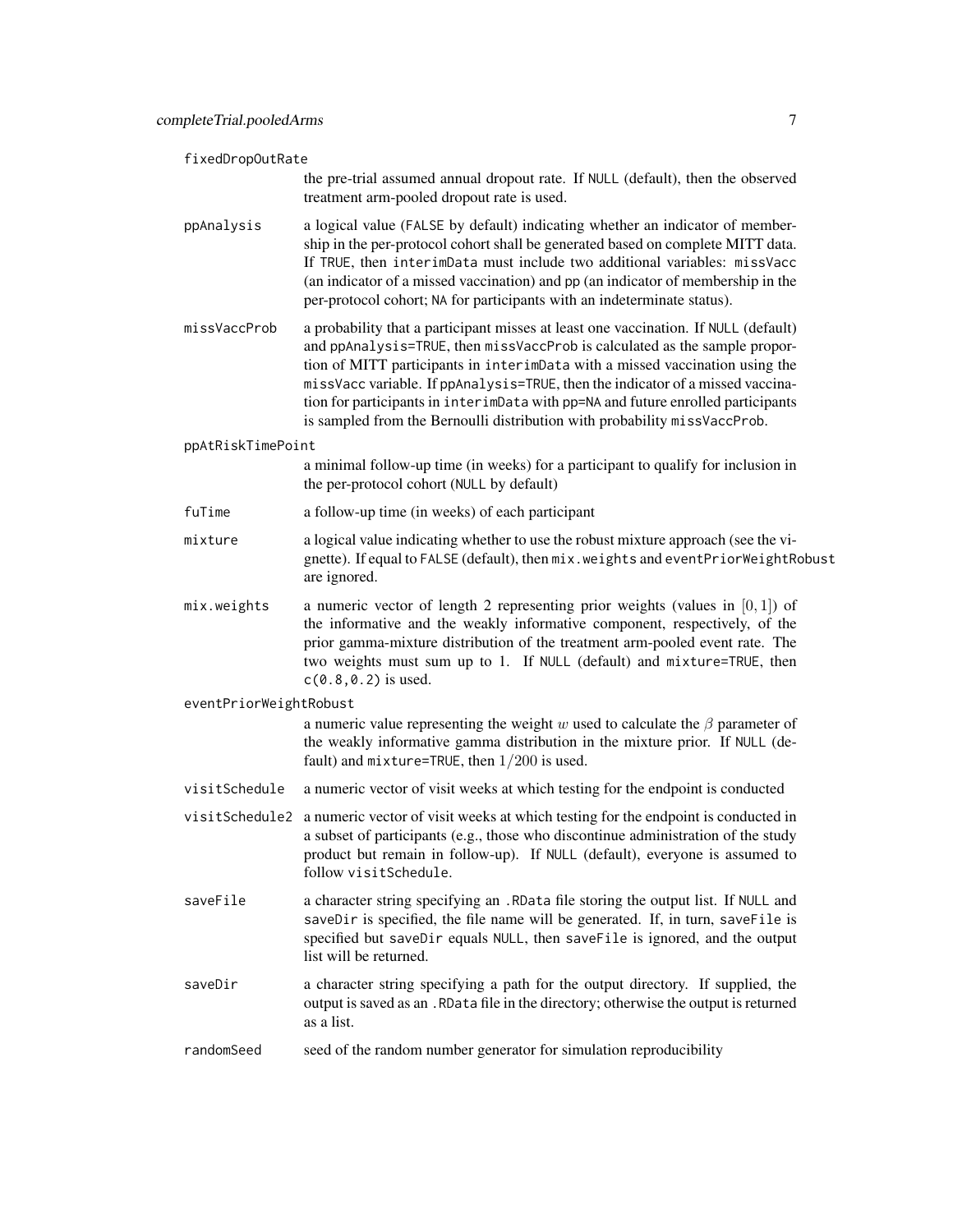<span id="page-7-0"></span>If saveDir is specified, the output list (named trialObj) is saved as an .RData file; otherwise it is returned. The output object is a list with the following components:

- trialData: a list with nTrials components each of which is a data. frame with the variables arm, entry, exit, event, and dropout storing the treatment assignments, enrollment times, study exit times, event indicators, and dropout indicators respectively. The observed follow-up times can be recovered as exit - entry. If ppAnalysis=TRUE, then the indicators of belonging to the per-protocol cohort (named pp) are included.
- nTrials: the number of simulated trials
- N: the total number of enrolled trial participants
- rates: a list with three components:
	- enrollRate: the treatment arm-pooled *weekly* enrollment rate
	- dropRate: fixedDropOutRate, or, if NULL, the *annual* treatment arm-pooled dropout rate in interimData
	- eventPostRate: a numeric vector of length nTrials of the treatment arm-pooled *annual* event rates sampled from the posterior distribution
- BetaOverBetaPlusTk: the weight placed on the prior mean event rate
- TkOverTstar: the ratio of the observed person-time at risk to the estimated total person-time at risk, with the event rate set equal to eventPriorRate in the estimator for the total persontime at risk
- randomSeed: seed of the random number generator for simulation reproducibility
- w.post: the weights, summing up to 1, of the gamma components of the posterior mixture distribution of the treatment arm-pooled event rate. If mixture=FALSE, then w.post=NA.

#### See Also

#### [completeTrial.byArm](#page-1-1)

#### Examples

```
arm <- rep(c("C3","T1","T2"), each=250)
schedule <- rbinom(length(arm), 1, 0.01)
entry <- rpois(length(arm), lambda=60)
entry <- entry - min(entry)
last_visit_dt <- entry + runif(length(arm), min=0, max=80)
event <- rbinom(length(arm), 1, 0.01)
dropout <- rbinom(length(arm), 1, 0.02)
dropout[event==1] <- 0
exit <- rep(NA, length(arm))
exit[event==1] <- last_visit_dt[event==1] + 5
exit[dropout==1] <- last_visit_dt[dropout==1] + 5
followup <- ifelse(event==1 | dropout==1, 0, 1)
interimData <- data.frame(arm=arm, schedule2=schedule, entry=entry, exit=exit,
last_visit_dt=last_visit_dt, event=event, dropout=dropout, complete=0,
followup=followup)
```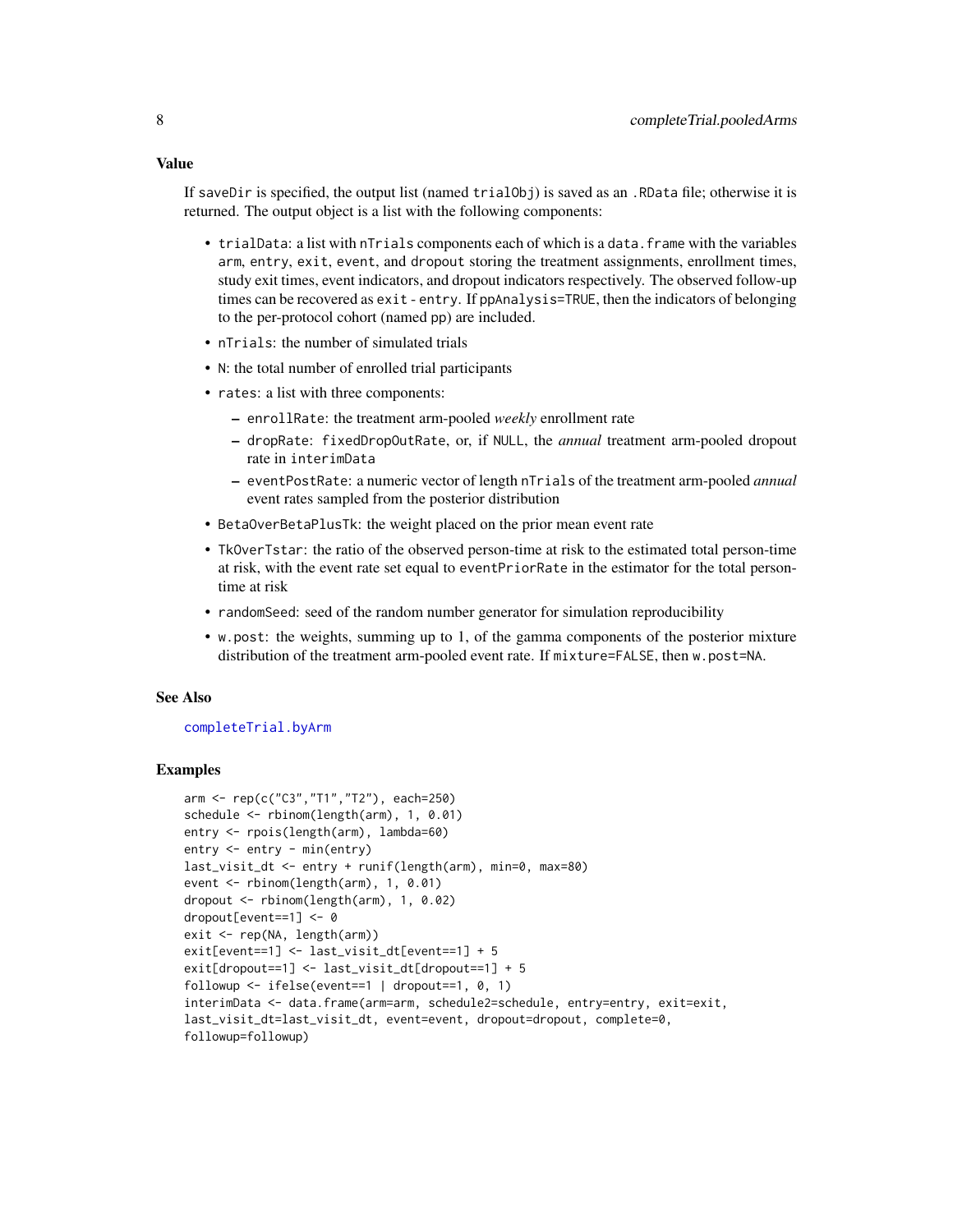```
completeData <- completeTrial.pooledArms(interimData=interimData, nTrials=5, N=1500,
enrollRatePeriod=24, eventPriorWeight=0.5, eventPriorRate=0.001, fuTime=80,
visitSchedule=seq(0, 80, by=4),
visitSchedule2=c(0,seq(from=8,to=80,by=12)), randomSeed=9)
### alternatively, to save the .RData output file (no '<-' needed):
completeTrial.pooledArms(interimData=interimData, nTrials=5, N=1500,
enrollRatePeriod=24, eventPriorWeight=0.5, eventPriorRate=0.001, fuTime=80,
visitSchedule=seq(0, 80, by=4),
visitSchedule2=c(0,seq(from=8,to=80,by=12)), saveDir="./", randomSeed=9)
```
<span id="page-8-1"></span>

| plotRCDF.byArm | Plot Characteristics of the Estimated Distribution of the Treatment |
|----------------|---------------------------------------------------------------------|
|                | Arm-Specific Number of Endpoints                                    |

#### Description

Takes the output from the [completeTrial.byArm](#page-1-1) function and generates a plot describing characteristics of the estimated distribution of the treatment arm-specific number of endpoints.

#### Usage

```
plotRCDF.byArm(armLabel, trtNames, eventTimeFrame = NULL,
  eventPPcohort = FALSE, eventPriorRate, eventPriorWeight, xlim = NULL,
  xlab = NULL, ylab = NULL, fileDir)
```
#### **Arguments**

| armLabel         | a character string matching a treatment label in the arm variable in interimData<br>that indicates the treatment arm for which the plot will be generated                                                                                                                         |
|------------------|-----------------------------------------------------------------------------------------------------------------------------------------------------------------------------------------------------------------------------------------------------------------------------------|
| trtNames         | a character vector of all treatment labels listed in the same order as in trtNames<br>in completeTrial.byArm                                                                                                                                                                      |
|                  | eventTimeFrame a time frame within which endpoints are counted, specified in weeks as c(start, end).<br>If NULL (default), then all endpoints are counted.                                                                                                                        |
| eventPPcohort    | a logical value. If TRUE, only endpoints in the per-protocol cohort are counted.<br>The default value is FALSE.                                                                                                                                                                   |
|                  | eventPriorRate a numeric vector of treatment arm-specific prior mean incidence rates for the<br>endpoint, expressed as numbers of events per person-year at risk, matching the<br>order of treatment arms in trtNames                                                             |
| eventPriorWeight |                                                                                                                                                                                                                                                                                   |
|                  | a numeric vector in which each value represents a weight (i.e., a separate sce-<br>nario) assigned to the prior gamma distribution of the treatment arm-specific<br>event rate at the time when 50% of the estimated person-time at risk in the given<br>arm has been accumulated |
| xlim             | a numeric vector of the form c(xmin, xmax) for the user-specified x-axis limits.<br>If NULL (default), then the computed range of x-axis values will be used.                                                                                                                     |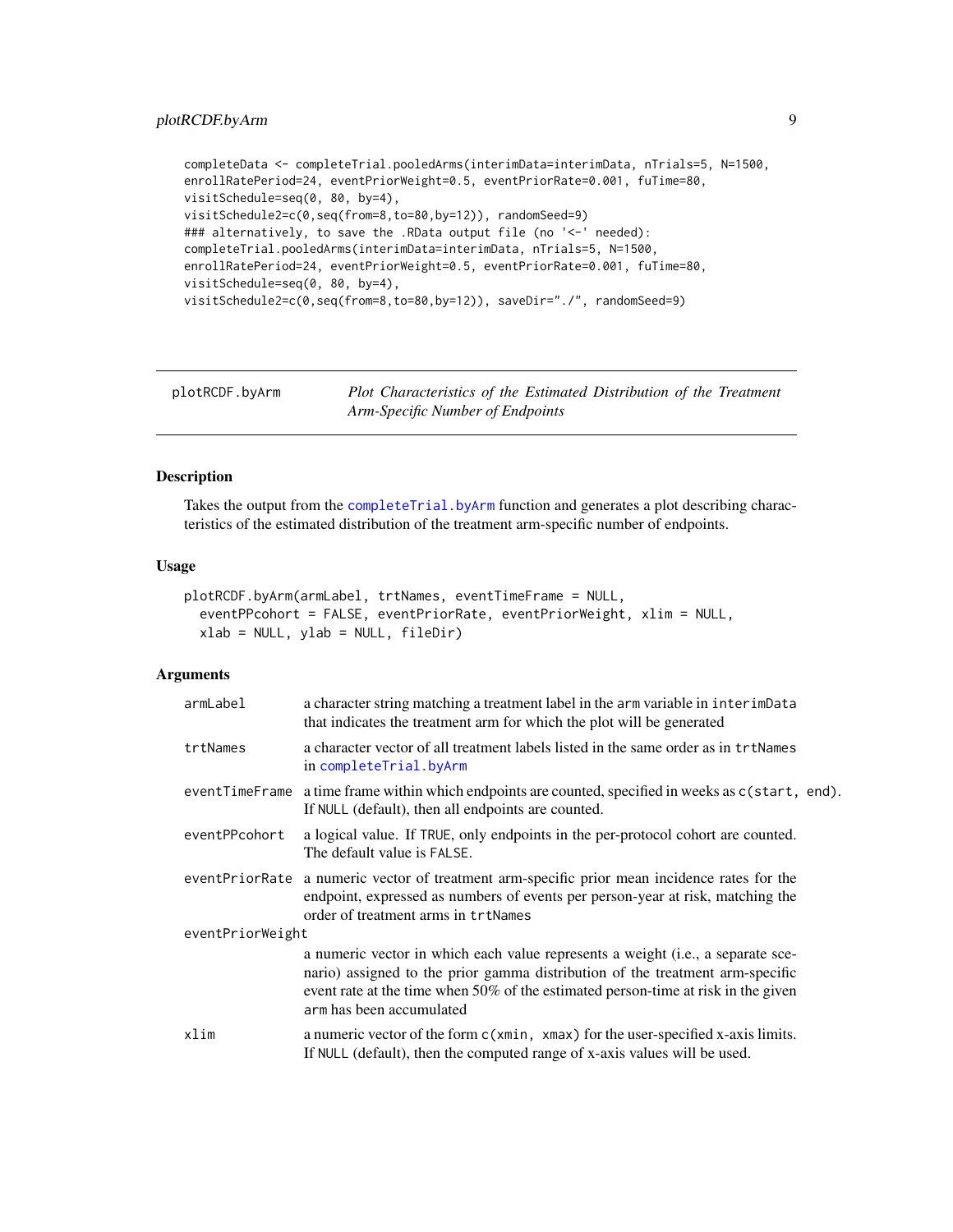<span id="page-9-0"></span>

| xlab    | a character string for the user-specified x-axis label. If NULL (default), then the<br>label "Number of Infections in Group armLabel (n)" will be used.                  |
|---------|--------------------------------------------------------------------------------------------------------------------------------------------------------------------------|
| vlab    | a character string for the user-specified y-axis label. If NULL (default), then the<br>label "P(Number of Infections in Group arm Label $\geq$ = n) x 100" will be used. |
| fileDir | a character string specifying a path for the input directory                                                                                                             |

#### Value

None. The function is called solely for plot generation.

#### See Also

[completeTrial.byArm](#page-1-1) and [plotRCDF.pooledArms](#page-10-1)

#### Examples

```
arm <- rep(c("C3","T1","T2"), each=250)
schedule <- rbinom(length(arm), 1, 0.01)
entry <- rpois(length(arm), lambda=60)
entry <- entry - min(entry)
last_visit_dt <- entry + runif(length(arm), min=0, max=80)
event <- rbinom(length(arm), 1, 0.01)
dropout <- rbinom(length(arm), 1, 0.02)
dropout[event==1] <- 0
exit <- rep(NA, length(arm))
exit[event==1] <- last_visit_dt[event==1] + 5
exit[dropout==1] <- last_visit_dt[dropout==1] + 5
followup \le ifelse(event==1 | dropout==1, 0, 1)
interimData <- data.frame(arm=arm, schedule2=schedule, entry=entry, exit=exit,
last_visit_dt=last_visit_dt, event=event, dropout=dropout, complete=0, followup=followup)
weights <- c(0.2, 0.4, 0.6)
for (j in 1:length(weights)){
  completeTrial.byArm(interimData=interimData, nTrials=50,
  trtNames=c("C3","T1","T2"),N=c(500,500,500),
  enrollRatePeriod=24, eventPriorWeight=weights[j], eventPriorRate=c(0.06,0.03,0.03),
 fuTime=80, visitSchedule=seq(0, 80, by=4), visitSchedule2=c(0,seq(from=8,to=80,by=12)),
  saveDir="./", randomSeed=9)
}
pdf(file=paste0("./","rcdf_byArm_arm=T1_",
"eventPriorRateC3=0.06_eventPriorRateT1=0.03_eventPriorRateT2=0.03.pdf"), width=6,
height=5)
plotRCDF.byArm(armLabel="T1", trtNames=c("C3","T1","T2"), eventPriorRate=c(0.06,0.03,0.03),
eventPriorWeight=weights, fileDir="./")
dev.off()
```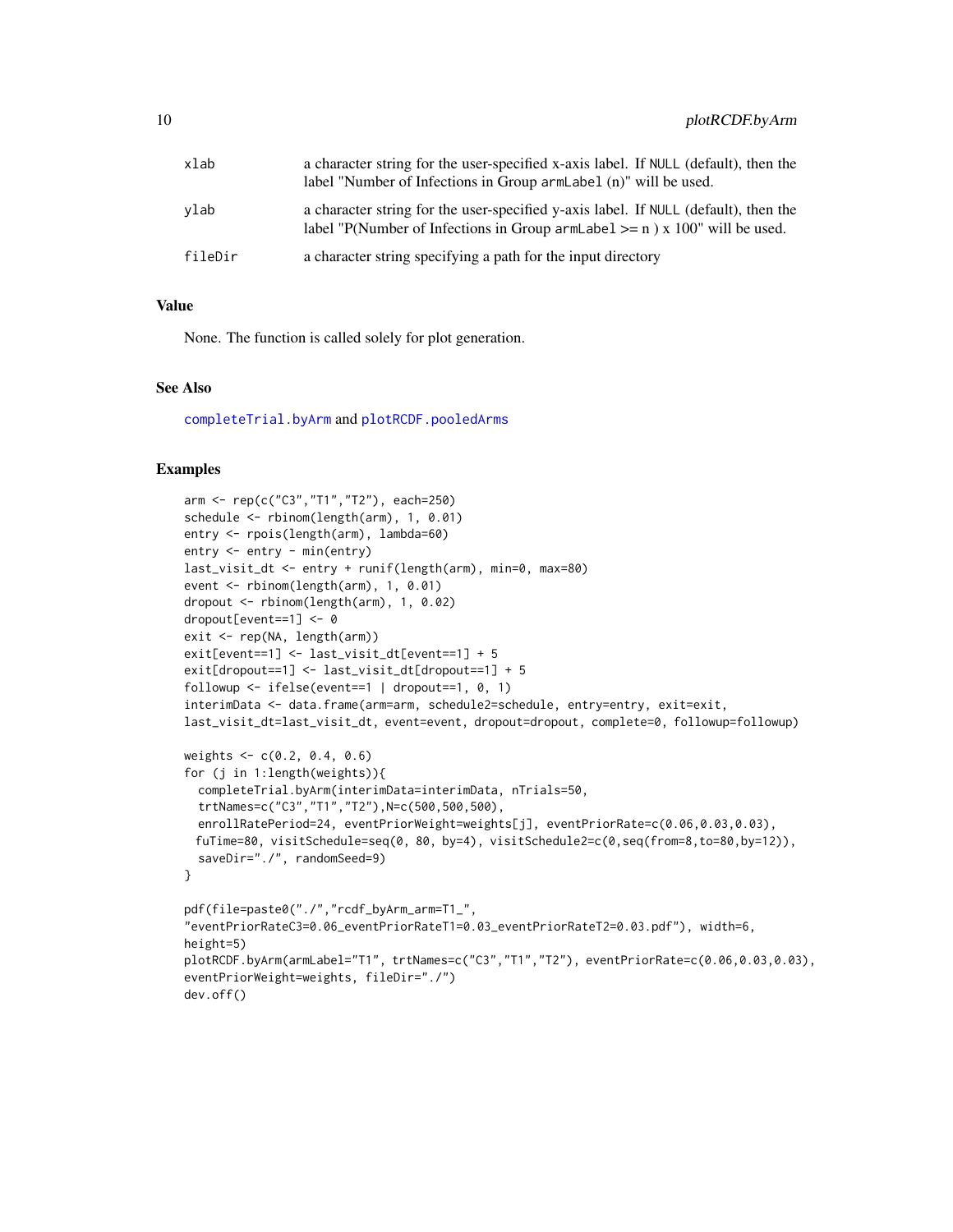<span id="page-10-1"></span><span id="page-10-0"></span>plotRCDF.pooledArms *Plot Characteristics of the Estimated Distribution of the Treatment Arm-Pooled Number of Endpoints*

#### Description

Takes the output from the [completeTrial.pooledArms](#page-4-1) function and generates a plot describing characteristics of the estimated distribution of the treatment arm-pooled number of endpoints.

#### Usage

```
plotRCDF.pooledArms(eventTimeFrame = NULL, eventPPcohort = FALSE,
  target, power.axis = TRUE, power.TE = NULL, eventPriorRate,
  eventPriorWeight, xlim = NULL, xlab = NULL, ylab = NULL,
 power.lab = NULL, xPosLegend = 0.67, fileDir)
```
#### Arguments

|                  | eventTimeFrame a time frame within which endpoints are counted, specified in weeks as c(start, end).<br>If NULL (default), then all endpoints are counted.                                                                                                           |
|------------------|----------------------------------------------------------------------------------------------------------------------------------------------------------------------------------------------------------------------------------------------------------------------|
| eventPPcohort    | a logical value. If TRUE, only endpoints in the per-protocol cohort are counted.<br>The default value is FALSE.                                                                                                                                                      |
| target           | a vector of target numbers of endpoints for reporting of the estimated probability<br>that the total number of endpoints will be $\geq$ target, with a 95% credible interval                                                                                         |
| power.axis       | a logical value. If TRUE (default), then a top axis is added to the plot, showing<br>power to reject $H_0$ : TE $\leq 0\%$ using a 1-sided 0.025-level Wald test if TE =<br>power. TE throughout the trial.                                                          |
| power.TE         | a numeric value of treatment efficacy for which power is shown on the top axis.<br>If power. axis is FALSE, then power. TE is ignored.                                                                                                                               |
| eventPriorRate   | a numeric value of the treatment arm-pooled prior mean incidence rate for the<br>endpoint, expressed as the number of events per person-year at risk                                                                                                                 |
| eventPriorWeight |                                                                                                                                                                                                                                                                      |
|                  | a numeric vector in which each value represents a weight (i.e., a separate sce-<br>nario) assigned to the prior gamma distribution of the treatment arm-pooled<br>event rate at the time when 50% of the estimated total person-time at risk has<br>been accumulated |
| xlim             | a numeric vector of the form c(xmin, xmax) for the user-specified x-axis limits.<br>If NULL (default), then the computed range of x-axis values will be used.                                                                                                        |
| xlab             | a character string for the user-specified x-axis label. If NULL (default), then the<br>label "Total Number of Infections (n)" will be used.                                                                                                                          |
| ylab             | a character string for the user-specified y-axis label. If NULL (default), then the<br>label "P(Total Number of Infections $>= n$ ) x 100" will be used.                                                                                                             |
| power.lab        | a character string for the user-specified power-axis label. If NULL (default), then<br>the label "Power for TE = power. TE $(x 100)$ " will be used.                                                                                                                 |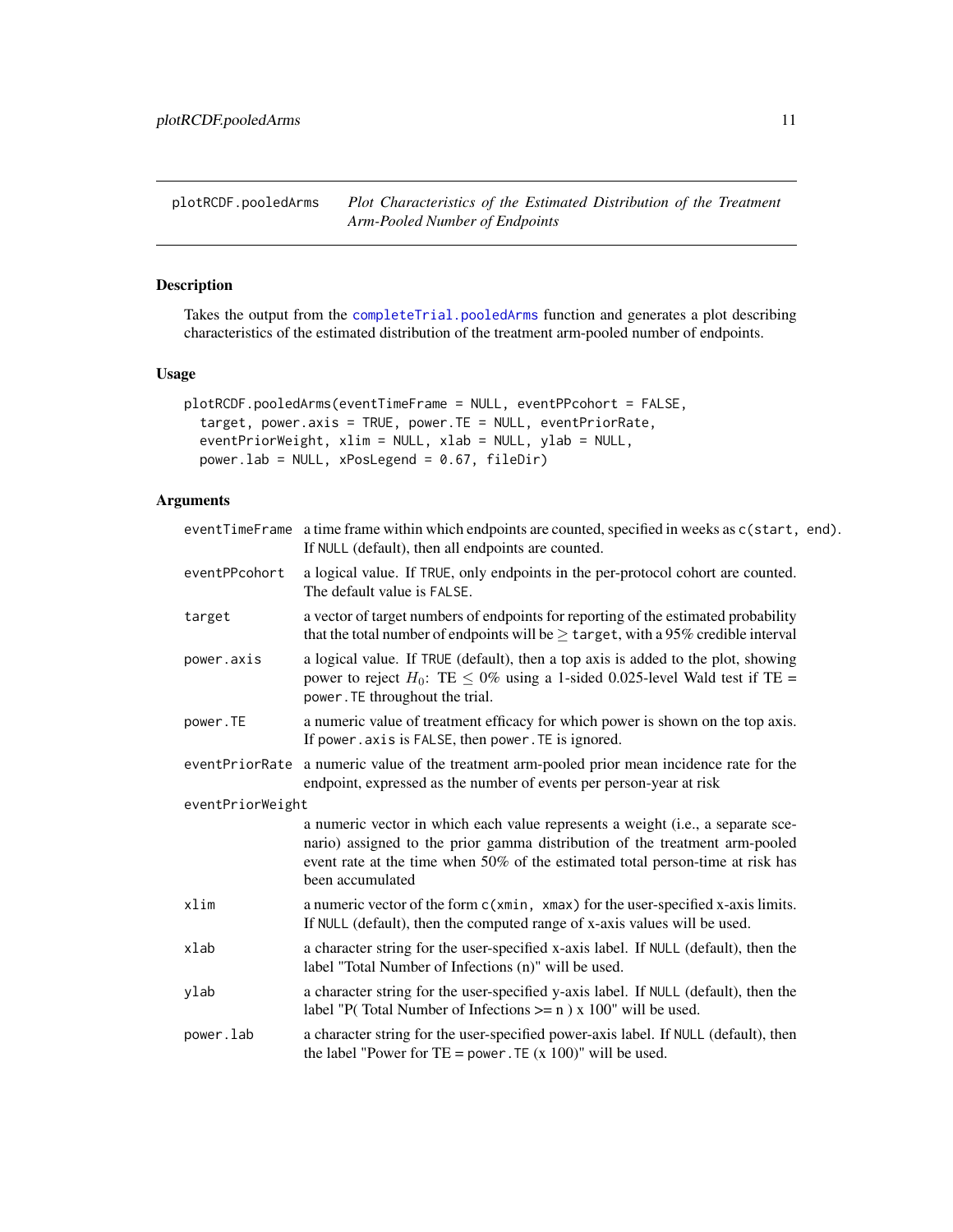<span id="page-11-0"></span>

| xPosLegend | a numeric value in $[0, 1]$ (0.67 by default) specifying the x-coordinate for the<br>position of the legend |
|------------|-------------------------------------------------------------------------------------------------------------|
| fileDir    | a character string specifying a path for the input directory                                                |

#### Value

None. The function is called solely for plot generation.

#### See Also

[completeTrial.pooledArms](#page-4-1) and [plotRCDF.byArm](#page-8-1)

#### Examples

```
arm <- rep(c("C3","T1","T2"), each=250)
schedule <- rbinom(length(arm), 1, 0.01)
entry <- rpois(length(arm), lambda=60)
entry <- entry - min(entry)
last_visit_dt <- entry + runif(length(arm), min=0, max=80)
event <- rbinom(length(arm), 1, 0.01)
dropout <- rbinom(length(arm), 1, 0.02)
dropout[event==1] <- 0
exit <- rep(NA, length(arm))
exit[event==1] <- last_visit_dt[event==1] + 5
exit[dropout==1] <- last_visit_dt[dropout==1] + 5
followup \le ifelse(event==1 | dropout==1, 0, 1)
interimData <- data.frame(arm=arm, schedule2=schedule, entry=entry, exit=exit,
last_visit_dt=last_visit_dt, event=event, dropout=dropout, complete=0,
followup=followup)
weights <- c(0.2, 0.4, 0.6)
for (j in 1:length(weights)){
 completeTrial.pooledArms(interimData=interimData, nTrials=50, N=1500, enrollRatePeriod=24,
 eventPriorWeight=weights[j], eventPriorRate=0.06, fuTime=80, visitSchedule=seq(0, 80, by=4),
  visitSchedule2=c(0,seq(from=8,to=80,by=12)), saveDir="./", randomSeed=9)
}
pdf(file=paste0("./","rcdf_pooled_eventPriorRate=",0.06,".pdf"), width=6, height=5)
plotRCDF.pooledArms(target=c(60,30), power.axis=FALSE, eventPriorRate=0.06,
eventPriorWeight=weights, fileDir="./")
```
dev.off()